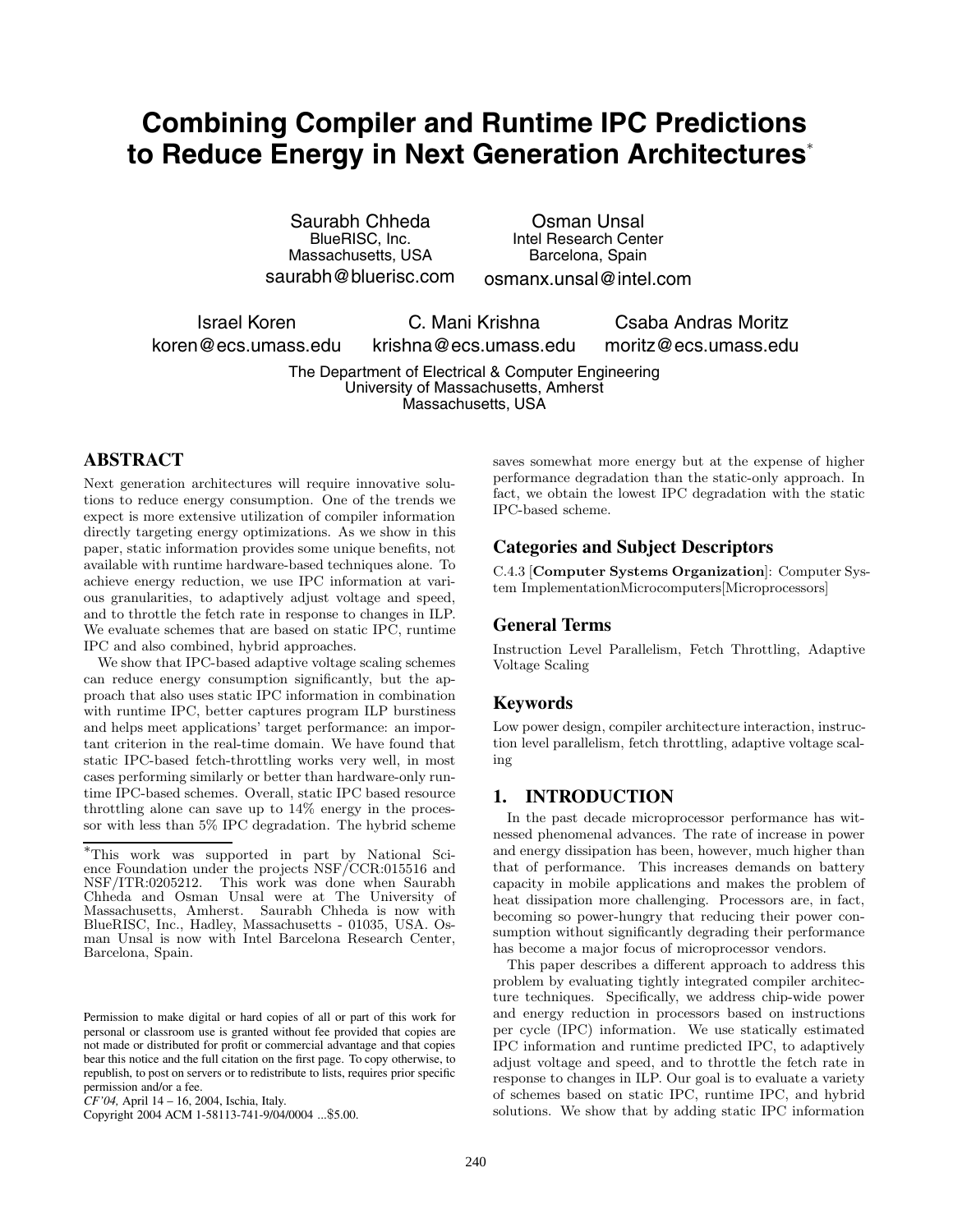we can often provide significant benefits - not available with runtime IPC based techniques alone.

## **1.1 Instructions per Cycle**

IPC is a measure of instruction level parallelism (ILP) in the program. IPC can be predicted at runtime or estimated at compile time. There are fundamental differences between the two approaches.

Predictions of IPC at runtime are generally made by observing the IPC over a certain window and then assuming that this will continue to hold over some future interval. If we have programs whose IPC is stable for long periods of time, this approach works well. On the other hand, many programs exhibit irregular or bursty IPC behaviour at the chosen window size: for these, runtime predictions are often wrong. One can always increase the sensitivity of runtime methods to rapid IPC changes, by shortening the window over which observations and predictions are made. This, however, often comes at a higher overall performance/power cost, especially when IPC is used to guide resource management such as in voltage scaling.

Static IPC is a compile-time estimate of the actual IPC based on program analysis. Static IPC could therefore provide an indication of a sharp change in ILP (or ILP burstiness). A source of inaccuracy in static IPC is due to the compiler's inability to capture dynamic effects, such as branch prediction errors and cache misses. Another difference between static and dynamic IPC is that static IPC is typically estimated for a program phase (e.g., basic block, loop) rather than a fixed number of instructions. This results in a variable and application-dependent window size.

## **1.2 Contributions of this Paper**

As noted, there are apparent advantages and disadvantages to both IPC estimates. While static IPC is a good indicator of ILP burstiness, runtime IPC can be more accurate when there is no change in ILP. When used for resource management, an accurate IPC is essential to avoid exceeding application target performance (by for example slowing down the processor too much). This is especially important in real-time applications.

Our objective is to provide a comprehensive study of using static and dynamic IPC information in the context of energy saving techniques. We explore a variety of schemes including hybrid ones. This paper expands on our initial work on static IPC prediction based fetch throttling [33], that for the first time, evaluated the usefulness of static IPC predictions for energy optimizations.

The IPC based framework in this paper is used in two energy optimization contexts: (1) we adjust voltage, speed, and the granularity of voltage scaling, in response to changes in ILP; and (2) we control the fetch rate in response to changes in ILP. The first optimization provides energy savings by running the processor at a lower speed and voltage when there is slack predicted compared to the target performance or application deadline. Speed and voltage is continuously adjusted as a function of predicted IPC. The second optimization provides energy savings by avoiding unnecessary instruction fetches and unnecessary switching activity, in program phases with low predicted ILP.

Some of the key contributions and insights in this paper include:

• We develop and evaluate a suite of adaptive techniques,

for voltage, speed, and resource adjustments, leveraging static and/or dynamic IPC information, as a coherent strategy for chip-wide energy reduction in the processor.

- We develop new compiler techniques, including compiler driven static IPC estimation schemes at various program granularities, from basic blocks to loop and procedure levels. Our static IPC estimation approach is based on monotonic dataflow analysis and simple heuristics, performed at various program granularities in compiler backends.
- We develop a static IPC prediction scheme and a hybrid IPC-based scheme, and compare them with known runtime schemes. We use the static IPC prediction scheme to drive our fine-grained fetch-throttling energysaving heuristic. We have experimented with a variety of architectural configurations using multimedia and Spec 2000 benchmarks. We obtain up to 14% total energy savings in the processor with generally little performance degradation. Moreover, this scheme is the one that has the smallest IPC degradation of all the studied schemes. In general, we have found that static IPC-basedfetch-throttling works very well if preserving performance is important. We investigate whether dynamic factors such as cache misses, branch prediction and pipeline depth would dilute the efficiency of our static IPC-prediction-based heuristic. We find the efficiency variation to be small.
- As expected, IPC-based voltage scaling is an efficient way to adjust energy to match target performance in case there is a slack, i.e., when the application does not need all of the performance provided by the superscalar processor. We have found that the various static and/or dynamic schemes are comparable in energy savings, but that the target performance is often not met with hardware-only schemes for bursty applications. By contrast, the voltage scaling scheme that uses static information about program burstiness has been successful in preserving applications' target performance.

# **1.3 Organization of Paper**

The rest of this paper is organized as follows. Section 3 discusses compiler and architectural implementation issues related to our Static-IPC prediction scheme and the experimental setup. The energy saving heuristic for the IPC-based Adaptive Voltage Scaling and IPC-based Fetch Throttling is explained in Section 4. Our experimental results are presented in Section 5. In Section 6, we discuss related work and comment on its relevance to this paper.

# **2. MOTIVATION**

To determine which processor blocks are going to be major power drains and thereby choose which sections of the processor to apply our energy saving methods to, we conducted a preliminary study. We analyzed the percentage of energy contribution of different blocks for three architectural configurations. See Figure 1a. Following [6], we assume that clock power consumes a constant ratio of the power across the components of the chip. The results show the average for 8 multimedia applications from the Mediabench suite.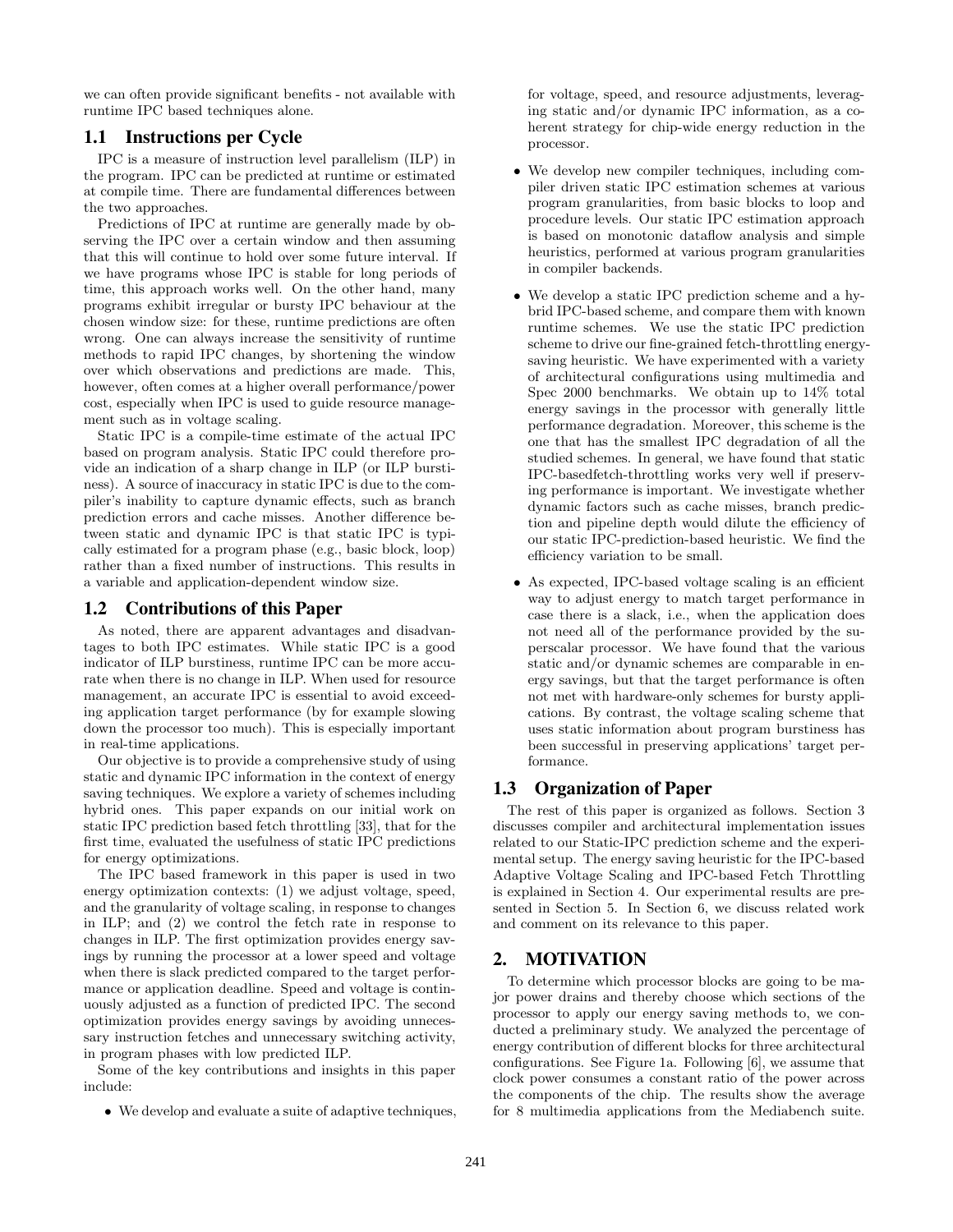The details of the benchmarks are explained in Section 5.2. We scale every resource accordingly; the first configuration is a simple single-issue in-order machine, the second is an 8-way out-of-order configuration and the third is a 32-way machine. The last configuration, while impractical, gives an idea of the power distribution if one were to have essentially unlimited resources. We include this as an asymptotic case. Note that the fetch- and issue-related logic, the L1 data cache and the ALUs become dominant as the complexity of the architecture is increased. These results agree with the findings in Zyuban and Kogge's study [35]. In Figure 1b., we present a snapshot from the execution profile of the Spec 2000 application equake. The graph shows the actual IPC against our compiler-driven static IPC prediction as averaged over windows of 10000 cycles. Since predicted IPC provides a reasonably accurate estimate of actual IPC, we are motivated to use the static prediction for energy savings by throttling resources when they are not needed.



(a) Percentwise energy consumption of major processor blocks



(b) Predicted versus actual IPC for the equake Spec 2000 application

**Figure 1: Where and how to save energy**

## **3. STATIC IPC-ESTIMATION**

In our implementation, we only consider true data dependencies (Read-After-Write or RAW) to check if instructions depend on each other. As mentioned in [27], a major limitation of increasing ILP is the presence of true data dependencies. Tune et al. [32] also remark that the bottleneck for many workloads on current processors is true dependencies in the code. Although the impact of true dependencies can be mitigated through the use of value speculation, the energy overhead of value speculation hardware has been found to be prohibitively high. Therefore, we consider a standard, non-value-speculating, out-of-order, architecture in our experiments. For this architectural configuration, antidependencies (Write-After-Read or WAR) or output dependencies (Write-After-Write or WAW) could be eliminated by register renaming, but even infinite resources cannot eliminate true dependencies. However, note that the compiler-driven fetch throttling framework is equally applicable to an architecture with value speculation: only the compiler-level passes need to be replaced.

It is also possible to handle false dependencies in the compiler passes: this would be a viable option if the processor were severely constrained in its register renaming resources. However, contemporary processors usually have enough resources to eliminate most false dependencies. Another possible use for compiler-driven ILP estimation could be the static analysis and determination of the Functional Unit (FU) needs of the application. A back-end energy-saving heuristic would then dynamically turn off unnecessary FUs (such as ALUs) during statically predicted periods of low-FU usage. Of course, there are other, dynamic, factors that influence IPC, such as branch prediction and cache misses. Surprisingly, in our experiments, we found that the impact of those dynamic components on the efficiency of our staticonly approach is actually smaller than we expected.

Another issue that needs to be discussed is the impact of the Out-of-Order architecture on loop-level parallelism. Intuitively, if the instruction window is large enough, intructions across loop iterations could be scheduled out-of-order creating an effect that is similar to software pipelining, which is not yet captured in our compilation framwork. However this is not the case: see Figure 2. Here, for Mediabench and Spec200 applications (see Section 5.2), a very large instruction window of size 1K does not influence the IPC. We next discuss the compiler and architectural level issues related to static IPC-estimation.

#### **3.1 Compiler-Level Implementation**

We statically determine true data dependencies using an assembly-code level data dependency analysis. The advantage of doing the analysis at this level instead of at the source code level is that the instruction level parallelism is fully exposed at the assembly code layer. Our post-register allocation scheme uses monotone data flow analysis, similar to [3]. However, our scheme has two important distinctions: first, we use monotone data flow analysis to identify the data dependencies, not for instruction scheduling. Second, our method is speculative, whereas [3] requires complete correctness. We identify data dependencies at both registers and memory accesses. Register analysis is straightforward: the read and written registers in an instruction can be established easily, since registers do not have aliases. The determination of reaching uses is achieved using the wellknown algorithm in [2]. However, for memory accesses, this is not the case and there are three implementation choices: no alias analysis, complete alias analysis, or alias analysis by instruction inspection. No alias analysis is too speculative for IPC estimation: it assumes that a memory load instruction is always dependent on a preceding store instruction. This model would apply if there were no load/store queues or multiple memory ports in the processor but modern out-of-order architectures are typically equipped with those resources. Another alternative is doing full alias anal-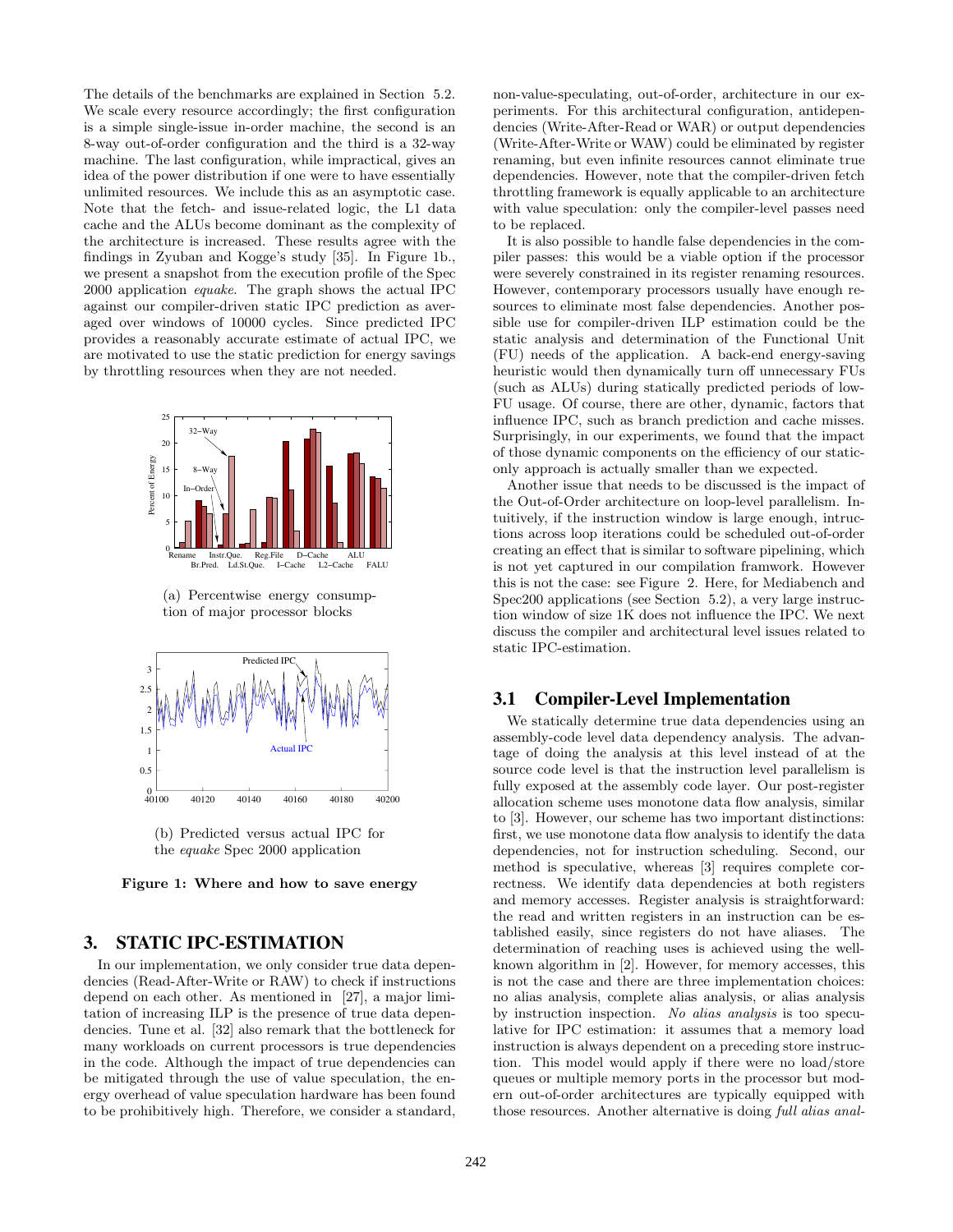

(b) Spec2000 Applications

**Figure 2: The impact of instruction window size on IPC. The processor resources have been chosen large enough to highlight the impact of changing instruction window size. We assume an 8-way issue with 10 FU's, 128K L1 D and I-Caches,64K bimodal + 64K Gshare with 64K selector hybrid branch predictor.**

ysis, although it requires considerable overhead to implement, this option would ensure full correctness. Still, we have found that our approximate and speculative *alias anal*ysis by instruction inspection provides ease of implementation and sufficient accuracy. In this scheme, we distinguish between different classes of memory accesses such as static or global memory, stack and heap. We also consider indexed accesses by analyzing the base register and offset values to determine if different memory accesses are referenced. If this is the case, we do not consider this pair of read-after-write memory accesses as true dependencies. We follow with a more detailed description of the implementation.

We use SUIF/Machsuif as our compiler framework. SUIF does high-level passes while Machsuif does machine-specific optimizations. Our IPC-estimation is at the basic block or loop level.

#### **3.2 Architectural-Level Implementation**

We exploit the statically-estimated IPC for fetch-throttling and voltage frequency scaling. We present a suite of IPCdriven schemes for fetch throttling and voltage scaling that use statically-estimated (i.e. compile-time) IPC and/or dynamic (i.e. runtime) IPC. Central to all schemes is the use of compile-time estimated IPC, either alone or in conjunction with other runtime metrics, to drive our energy saving heuristics.

When code is generated for static or hybrid fetch throttling, an assembler level pass examines the estimated IPC to assess the need for fetch throttling. If the estimated IPC is below a threshold, established at compile-time, a throttling flag is inserted.

In a similar fashion, when code is generated for static or hybrid voltage scaling, an assembler level pass examines the variation in estimated IPC over basic blocks to assess the need for voltage change and also estimates the degree of voltage scaling. For example, if the variation in estimated IPC from one basic block to the next exceeds a threshold (also fixed at compile-time), a voltage scaling flag is inserted. The degree of change in estimated IPC over basic blocks is used to decide the degree of voltage scaling (i.e. the amount by which voltage is raised/lowered). The granularity at which IPC is estimated can be changed, from basic block level to loop level, or even higher.

In the static or hybrid voltage scaling scheme, the number of bits in the voltage scaling flag depend on the number of voltage levels available to the processor core. If the core voltage of a processor can switch between four levels, then the voltage scaling flag requires two bits to encode the desired voltage level. For a hybrid voltage scaling scheme, a single bit is enough to indicate if the core voltage needs to be raised or lowered. Note that the fetch throttling flag requires only a single bit. If enough flexibility exists in the ISA of the target processor, then the flag can be inserted directly into the instructions eliminating the need for a special instruction. In our experiments, we take this approach and also consider the additional power dissipation stemming from this extension: see Section 5.1. If there is not enough flexibility in the ISA, then special flag instructions should be added. This may raise the question of increased code size due to the additional instructions. The voltage scaling related instructions are typically at a coarser granularity so they don't affect performance significantly.

We have analyzed the worst-case code size increase due to our approach: assuming that every IPC-estimation marker results in a throttling hint. This is unrealistic but gives an upper bound. Figure 3 shows the percentage increase for the Mediabench and Spec 2000 applications. The average code size increase is modest at 5.1%.

## **4. ENERGY-SAVING FRAMEWORK**

#### **4.1 IPC-based Fetch Throttling**

The fetch-throttling scheme latches the compiler-supplied predicted IPC at the decode stage. If the predicted IPC is below a certain threshold, then the fetch stage is throttled, i.e., new instruction fetch is stopped for a specified duration of cycles. The rationale is that frequent true data dependencies which are at the core of our IPC-prediction scheme, will cause the issue to stall. Therefore, the fetch could be throttled to relieve the I-cache and fetch/issue queues and thereby save power without paying a high performance penalty. We have done extensive experiments to determine the threshold value and the duration. The results suggested that a threshold of 2 and duration of 1 is the best choice. That is, we stop instruction fetch for 1 cycle when we encounter an IPC prediction that is at most 2. This heuristic is similar to the front-end throttling scheme by Baniasadi et al. [7]. Besides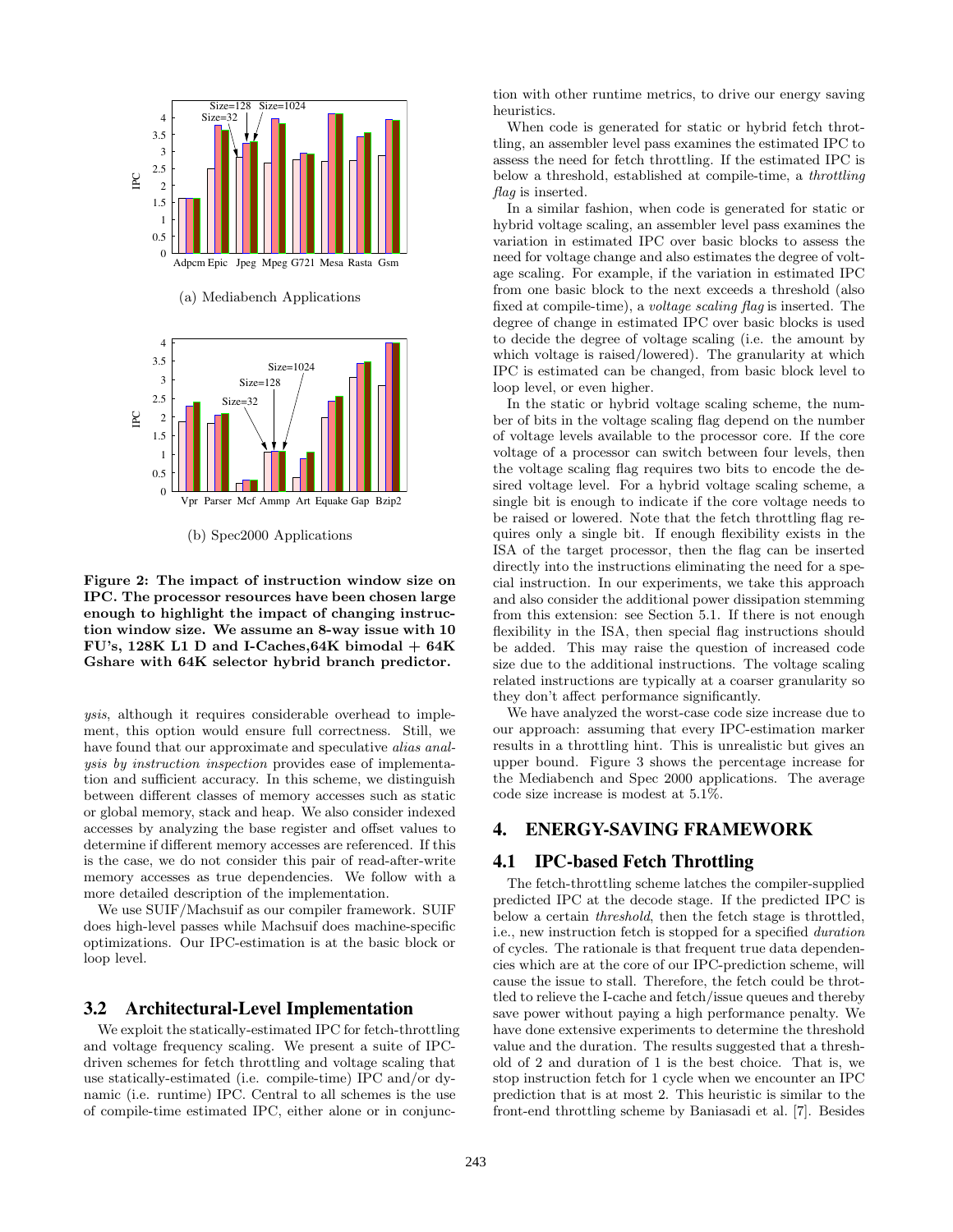

**Figure 3: Percent code size increase due to ISA augmentation with IPC-marker instructions. See Section 5.2 for details of the particular benchmarks.**



**Figure 4: Architectural implementation of frontend throttling. GATEH is asserted when there is a throttling flag.**



**Figure 5: Coarser versus finer granularity.**

using a compiler-directed approach; our scheme uses static 'future-information' to predict future behavior, whereas [7] uses the past-behavior to predict future behavior. We include the architectural implementation of our energy saving heuristic in Figure 4. Here, when the predicted IPC is 1 or 2, GATEL is asserted and the fetch stage is throttled by using a clock gater. To prevent glitches, a low-setup clock gater is used which allows the qualifier to be asserted up to 400ps after the rising clock edge without producing a pulse [20].

We preferred a fine-grained heuristic over a coarse-grained one. Coarse-grained heuristics usually average available ILPinformation over a large number of cycles, which can lead to loss of accuracy. Consider Figure 5, where a slice of the Epic multimedia benchmark is shown. The curves show the actual IPC as averaged over 10000 (coarser granularity) and 500 (comparatively finer granularity) cycles, respectively. It

is evident that a coarser granularity scheme would be less accurate than one using a comparatively finer granularity scheme. However, we should note that our compiler-layer IPC prediction framework would work equally well with a coarse granularity scheme as well.

In addition to the static IPC-driven scheme for fetch throttling, we have developed one hybrid scheme for fetch throttling that combines the static-only scheme with runtime, front-end fetch-throttling schemes by Baniasadi et al. Our energy saving heuristic in the hybrid schemes uses the statically inserted fetch-throttling flags in conjuction with the runtime mechanisms proposed by Baniasadi et al. to throttle the fetch unit.

#### **4.2 IPC-based Adaptive Voltage Scaling**

Modern electronic systems run workloads whose performance demands typically vary and cannot be predicted in advance. For such systems, voltage scaling is ideal since we can change voltage (and hence frequency) dynamically to meet performance goals. As energy is decreased quadratically by reduced voltage, this is an efficient way to improve energy efficiency.

Changing voltage with variation in IPC is an attractive solution to reduce the energy consumption without sacrificing the performance goals. An IPC-driven voltage adaptation requires, in order to maintain goal performance, to continuously adjust supply voltage and speed in response to the IPC variation presented by the application. When the amount of IPC seen for a code fragment is predicted to be lower than the average IPC required to meet the performance target, we could raise the supply voltage to make up for the limited IPC. In code fragments with higher IPC, the supply voltage can be similarly reduced such that the processor can run slower, save energy, and still achieve its target performance.

Given a performance goal, such as a specified MIPS rate (or an average application IPC rate at a given voltage and frequency), we propose a suite of voltage scaling heuristics that use static and runtime IPC to make voltage scaling decisions. At the end of a selected window, voltage and speed adjustments are made depending on the IPC and target performance.

A hardware-only, runtime IPC based dynamic voltage scaling system calculates the observed IPC over the previous window as a MIPS rate, and calculates a new frequency (and hence, voltage level) for the next window to meet the target MIPS rate.

$$
f_{new} = f_{old} \times \frac{MIPS_{goal}}{MIPS_{observed}} \tag{1}
$$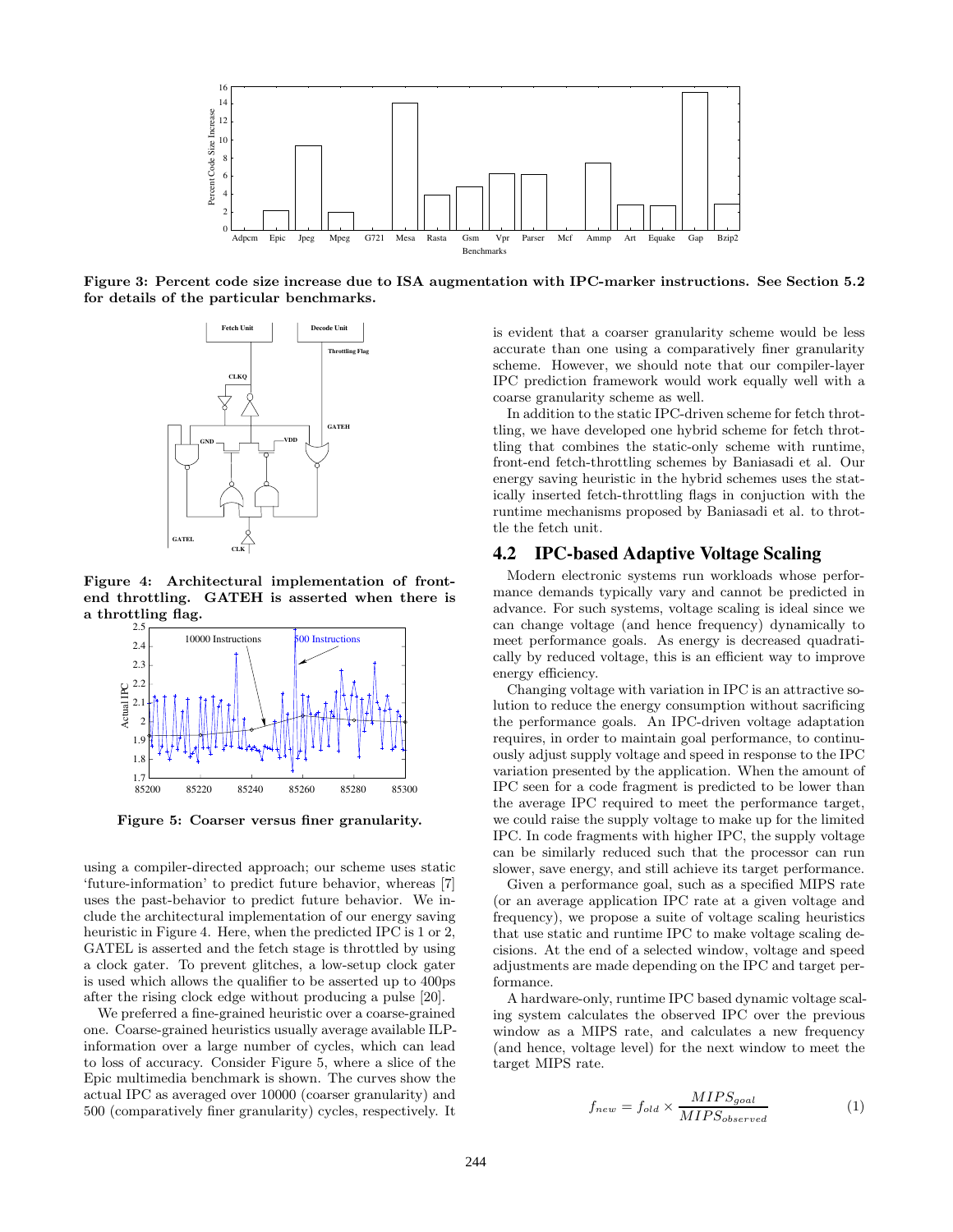If *fnew* is high or low enough, the processor selects a new appropriate voltage level (e.g., from the voltage points available in the processor) that achieves a larger or equal frequency as the desired frequency *fnew*.

The hardware-only, dynamic voltage scaling scheme is based on constant-size intervals. At every interval, control is transferred to a software routine that computes the runtime IPC of the last interval and then makes a decision to scale voltage for the current interval. This incurs a performance penalty on every interval due to transfer of control to the software routine, irrespective of whether voltage is changed or not. A fixed interval-based scheme mispredicts the voltage on a sudden variation in ILP since its decision is based on past IPC information. In this paper, we also use static IPC to complement the runtime predicted IPC as a measure of the actual program IPC.

When the voltage scaling heuristic employs static IPC, in addition to runtime IPC, this ILP misprediction can be avoided. Static IPC, although possibly an optimistic estimate, gives a good indication of the relative variation of IPC in a current interval compared to a previous one. Thus, a voltage scaling scheme that also employs static IPC is expected to be better suited to handle bursts in IPC (and thus bursty applications).

In our solution, we augment the hardware-only IPC scheme with *statically-obtained voltage scaling hints*. At every compilerdetermined program interval (such as loop boundaries), special hardware compares the current and previous compilerintroduced voltage scaling flags during runtime. Any difference between these flags is an indication of change in IPC (predicted by the compiler) and hence a hint that a voltage scaling decision needs to be made. Clearly, if the voltage scaling decision were made based on the runtime IPC of the previous window (such as in a hardware-only solution), it would often result in an incorrect change in voltage. In case there is an IPC burst predicted by the compiler, the static IPC estimation is used to make the decision (the first time) rather than the runtime IPC of the previous window. When there is no burstiness expected, our compiler-enabled scheme uses the actual runtime IPC of the previous window. Note that the window size is program variable and not fixed (such as in the scheme based on runtime IPC alone).

## **5. EXPERIMENTS**

#### **5.1 Architectural Simulator Setup**

The system model is a typical out-of-order superscalar processor. See Figure 6 for the modeled processor blocks. Note that the baseline includes the shaded throttling logic block; which we explained in Section 3.2.



**Figure 6: A superscalar out-of-order core.**

The baseline architecture reflects the state-of-the-art in current processor designs. Table 1 contains a description of the baseline parameters. The trend is towards wider issue as evidenced by the proposed 8-way Alpha 21464, and the recently introduced dual 4-way issue processors such as the POWER4 from IBM [4] and MAJC 5200 from SUN [21]. Henry et al. [16] propose novel circuits that scale to 8-way issue; they also present results for a 128-entry issue/reorder buffer. An actual implementation of a large instruction queue is the 1.8GHz 64-entry instruction window buffer by Leenstra et al. [23]. Based on the preceding analysis, we selected an 8-wide issue, 128 entry instruction queue as our baseline.

We use Wattch [8] to run the binaries and collect the

| Processor Speed               | 1.5GHz              |
|-------------------------------|---------------------|
| Process Parameters            | $0.18 \mu m, 1.75V$ |
| Issue                         | Out-of-order        |
| Fetch, Issue, Decode          |                     |
| Commit Width                  | 8-way               |
| Fetch Queue Size              | 32                  |
| Instruction Queue Size        | 128                 |
| Branch Prediction             | 2K entry bimodal    |
| Int. Functional Units         | 4 ALUs, 1Mult./Div. |
| FP Functional Units           | 4 ALUs, 1Mult./Div. |
| L1 D-cache                    | $128Kb$ , 4-way     |
| L1 L-cache                    | 128Kb, 4-way        |
| Combined L2 cache             | $1Mb, 4-way$        |
| L <sub>2</sub> cache hit time | 20 cycles           |
| Main memory hit time          | 100 cycles          |

#### **Table 1: Baseline Parameters.**

energy results. Wattch is based on the Simplescalar [9] framework. Our baseline processor configuration has 128 entries in its instruction queue, therefore we use a 128 element RUU (Register Update Unit). RUU is a simple and elegant scheme [31], adapted by Simplescalar, to facilitate out-of-order superscalar execution. The RUU includes the instruction queue as well as the physical register files and the reorder buffer. We use a size of 64 for the Load-Store Queue (LSQ). In Wattch, we use the activity-sensitive power model with aggressive conditional clocking. We use a 0.18 *µ*m, 1.0Ghz, 1.75V process. We extended the power dissipation model in Wattch so that it accounts for the extra power overhead due to the 1-bit throttling flag field decoding in the dispatch stage. The static IPC-based voltage scaling is done with inserted special instructions at a coarser granularity (e.g., loop nest level).

To extract the maximum available ILP and therefore get higher IPC, some contemporary wide-issue processor designs such as the AMD AthlonXP [19] use short pipelines; we take a similar approach and use the default 5-stage pipeline structure in our architectural simulator (fetch, dispatch or decode, issue, writeback, commit) as the baseline. However, other recent competing processors use deeper pipelines to achieve higher clock rates at the expense of IPC. Examples of these are the 20-stage Intel Pentium 4 [17] and the 12 stage AMD Hammer [34]. Therefore, we also model and analyze the impact of a deeper 11-stage pipeline (2 fetch, 4 decode, 2 issue, 2 writeback, 1 commit stages) in our sensitivity analysis. The Simplescalar pipeline stages are extended from 5 to 11 and a branch penalty of 10 cycles is assumed for this analysis. We also extended the Wattch power models to account for the additional pipeline stages.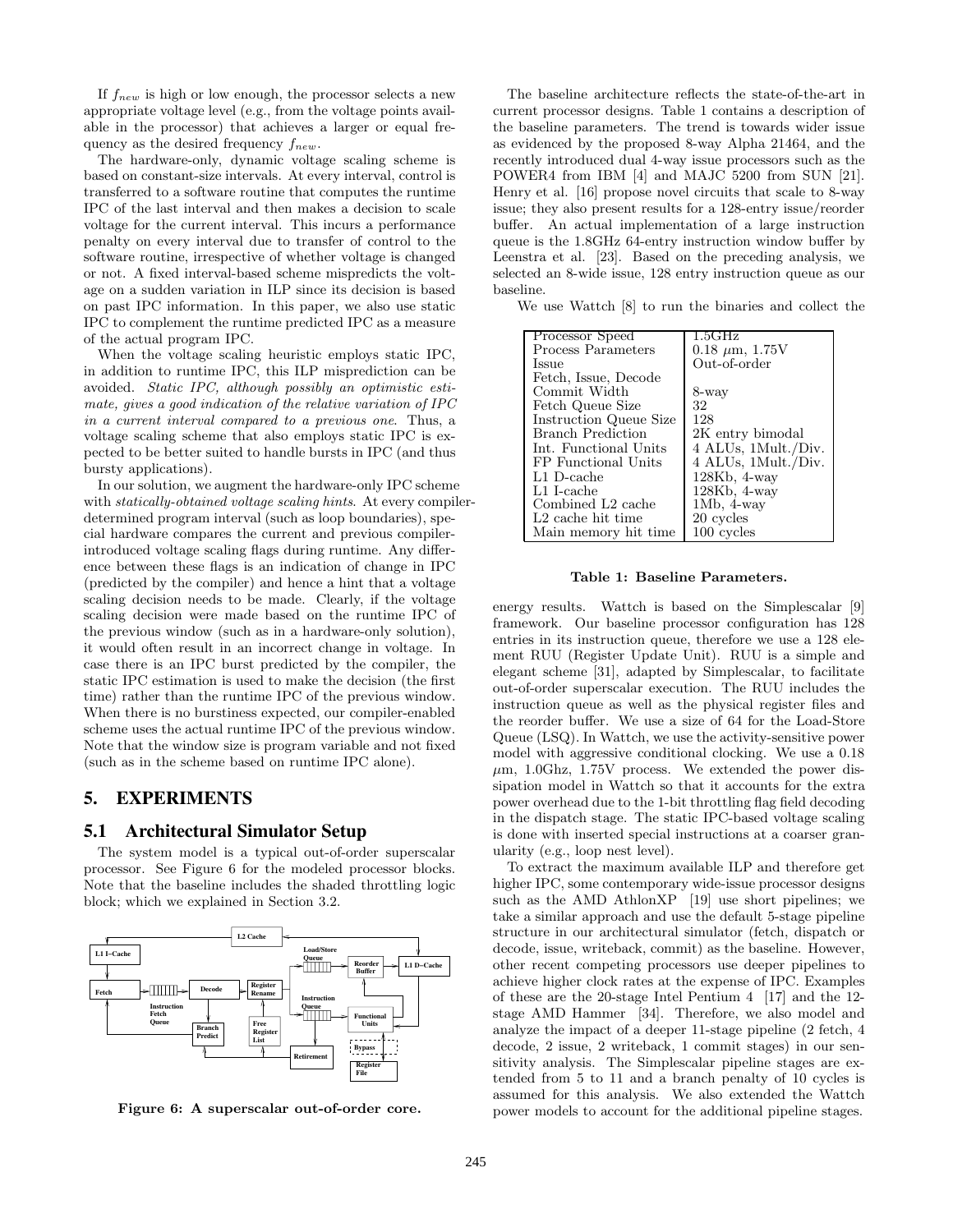For our voltage and frequency scaling experiments, we retuned Wattch to support mulitple levels of core voltages and corresponding frequencies. Some current processors support dynamic voltage scaling, including Transmeta's TM 5400, Intel's XScale, and AMD's K6-IIIE+. We have adapted Wattch to support five levels of voltage (and corresponding frequency), as in Intel's XScale 2.

| Frequency (MHz) | Core Voltage |
|-----------------|--------------|
| .               |              |
| 466             |              |
|                 |              |
|                 |              |
|                 | $\sqrt{2}$   |

**Table 2: Core Voltage and Frequency of Operation for Intel XScale**

Though it is possible to dynamically change voltage and clock speed, current systems suffer from a high latency penalty for changing voltage. For every change in voltage, the processor must drain the instruction pipeline, and request a change in voltage. During the period when voltage is changing and stabilizing, the processor is in the idle state. This latency can be as high as  $75-150\mu s$  (for the AMD K6-IIIE+), and is dependent on the type of voltage regulation used. Using an external DC-DC regulator to change voltage is common and comprises of bulk of the latency penalty. Newer DC-DC regulators/converters can switch between voltages in less than 5*µ*s, thereby bringing down the latency penalty for switching voltage. Another viable alternative is to provide multiple supply voltages on-chip to choose from. Multiple supply voltages already exist on many CPU's, that reduces the latency penalty significantly.

## **5.2 Benchmarks**

We use the Mediabench[22] and Spec CPU2000[1] benchmarks in our experiments. We randomly select eight applications from each suite: see Table 3.

## **5.3 IPC Based Fetch-Throttling Results**

We first present our results for the baseline parameters. See Figure 7a for the Spec 2000 applications. For the Spec 2000 benchmarks in this architectural configuration, compiler IPC-estimation driven front-end throttling yields excellent results: on the average, we get 8% processor energy savings with a performance degradation of 1.4%. As shown in Figure 7b, for the Mediabench applications we get 11.3% average energy savings, however this comes at the price of an average 4.9% performance degradation. This is due to the fact that multimedia programs have typically a higher ILP than general purpose applications such as Spec 2000: although the low IPC estimated instructions are stalled at the issue queue, later and higher IPC instructions could have all their operands available and issued out-of-order if there is sufficient ILP available. This implies that for this configuration running media benchmarks, a coarser-granularity scheme or a hybrid static/dynamic heuristic could yield better results.

To present how fetch-throttling saves resources, we include results on the percentage decrease of the fetch and instruction queue occupancy: See Figure 8. Notice that the front-end throttling scheme decreases the average queue occupancy of the back-end issue queue as well. For Mediabench and Spec, the time that the queues are full is decreased by 28.6% and 14.7% for fetch; and 17.2% and 7.7% for issue, respectively. The average queue size is decreased by 19.2% and 10.4% for fetch; and 4.1% and 2.0% for issue, respectively.

We now examine the percentage of energy savings per processor block: see Figure 9. As expected, the block with the highest overall savings is the fetch stage. However, note that even the issue stage benefits from fetch-throttling.

#### *5.3.1 Comparison With Dynamic-Only Architectural Schemes*

We now compare the static fetch-throttling scheme to two previously proposed microarchitectural-level front-end throttling schemes: Decode/Commit Rate (DCR) and Dependence Based (DEP) heuristics by Baniasadi et al. [7]. Both DCR and DEP are also fine-grained schemes; however they solely rely on dynamic information. DCR throttles fetch when the number of instructions passing through decode exceeds significantly the number of instructions that commit. As such DCR exposes a purely dynamic property by inhibiting fetch during branch mispredictions. DEP analyzes the decoded instructions every cycle and throttles fetch if the number of dependencies exceeds a threshold of half the decode width. Similar to the static fetch-throttling scheme, DEP is dependency-based; however DEP makes use of run-time information while the static fetch-throttling scheme utilizes only compile-time information. We implemented DCR and DEP following the guidelines in [7]. The performance results are given in Figure 10. By contrast with DCR and DEP, our scheme substantially preserves the original performance of the applications. The energy results in Figure 11 indicate that on the average, the static fetchthrottling scheme is as energy-efficient as DCR. However, for some applications such as the ADPCM, DCR saves more energy. Note that this energy savings comes at the expense of performance, i.e., DCR trades off performance for energy. Compared to the static fetch-throttling scheme, DEP saves more energy however trades off performance. This becomes apparent when we compare the energy-delay signatures of the static fetch-throttling scheme with DCR and DEP in Figure 12; The static fetch-throttling scheme is substantially more energy-delay efficient, especially so for media applications.

#### *5.3.2 Sensitivity Analysis for Fetch-Throttling*

In this section, we examine the impact of resource and control dependencies on Cool-fetch. We start with resource dependencies and analyze the effects of cache misses. Then, we experiment with a smaller instruction queue size. Finally, we test the impact of using a larger branch predictor and also present an extended pipeline experiment which is essentially a test of control dependencies since it amplifies branch misprediction penalties. We now describe the results of each experiment in turn.

One would expect that since our energy-saving heuristic depends on a static approach, dynamic program behavior such as cache misses would dilute the efficiency of our method. Somewhat surprisingly, this is not the case. In Table 4, we present the data cache miss rates for the Spec 2000 benchmarks. The results are in agreement with data gathered from a recent Spec 2000 cache performance analysis [11]. Consider the very high miss rates for the MCF,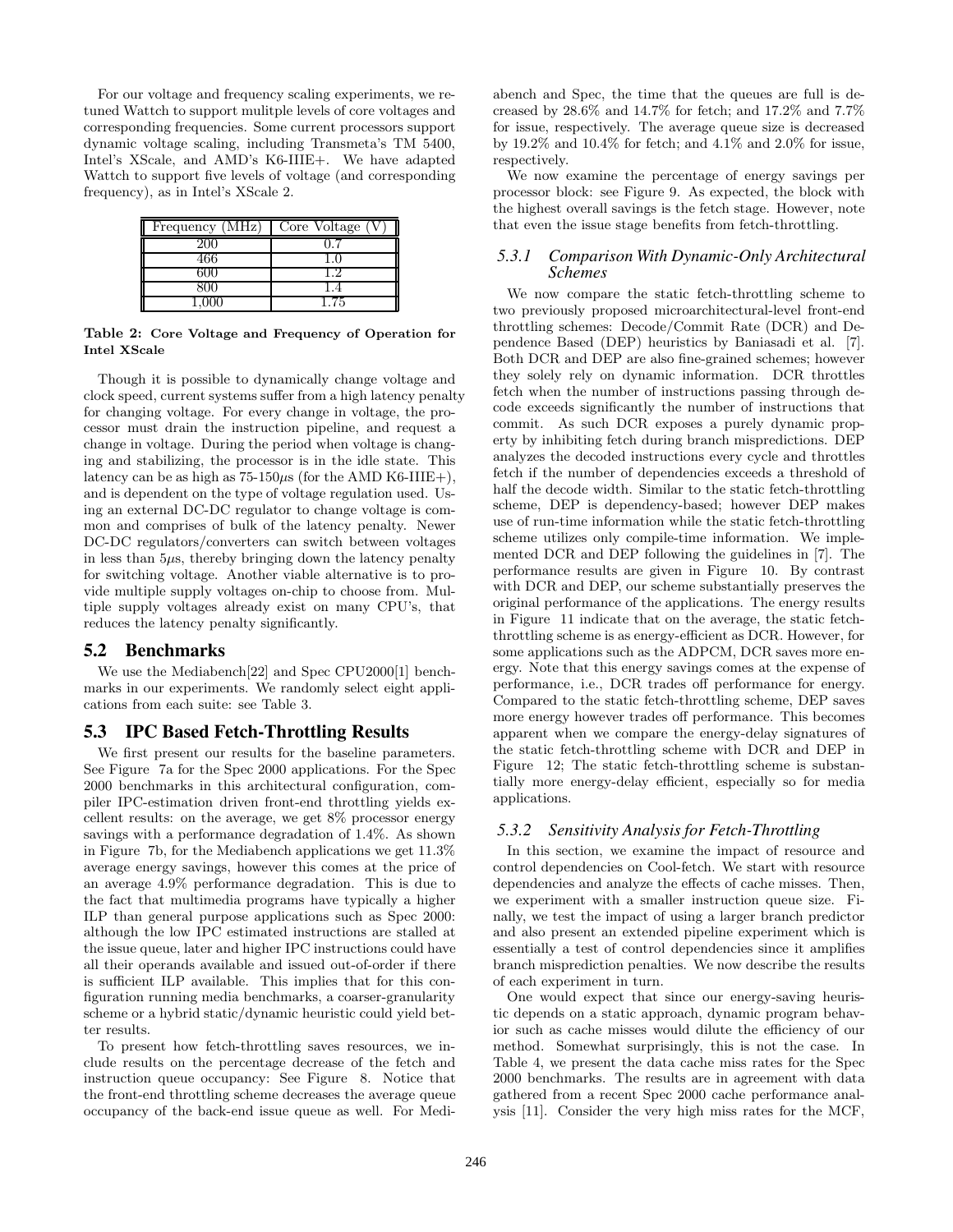| <b>Benchmark</b> | Description                                                       |
|------------------|-------------------------------------------------------------------|
| ADPCM            | Adaptive differential pulse code modification audio coding        |
| <b>EPIC</b>      | Image compression coder based on wavelet decomposition            |
| G721             | Voice compression coder based on G.711, G.721 and G.723 standards |
| <b>GSM</b>       | Rate speech transcoding coder based on the European GSM standard  |
| <b>JPEG</b>      | A lossy image compression decoder                                 |
| <b>MESA</b>      | OpenGL graphics clone: using Mipmap quadrilateral texture mapping |
| <b>MPEG</b>      | Lossy motion video compression decoder                            |
| RASTA            | Speech recognition front-end processing                           |
| BZIP2            | Compression                                                       |
| GAP              | Group theory, interpreter                                         |
| MCF              | Combinatorial optimization, single-depot vehicle scheduling       |
| PARSER           | Word processing, synthetic parser of English                      |
| VPR.             | CAD FPGA circuit placement and routing                            |
| AMMP             | Computational chemistry                                           |
| ART              | Neural network for object recognition in a thermal image          |
| EQUAKE           | Simulation of seismic wave propagation in large valleys           |

**Table 3: Mediabench and Spec CPU2000 benchmarks used.**



**Figure 7: Impact of compiler IPC-estimation driven fetch throttling**

AMMP and ART. This suggests that extraction of available ILP is affected by dynamic memory performance in those benchmarks. Yet, as seen from Figure 7b, the performance degradation due to our scheme for those applications is not worse compared to other, lower miss-rate, applications.

We now present the results for more constrained resources. In Figure 13, the fetch and instruction queues are 8 and 32 instructions, respectively. For the Spec 2000 benchmarks, we again get excellent results: 6.13% energy savings with 0.37% performance penalty. For the Ammp and Bzip2 applications, we even have a slight performance gain with our compiler-directed throttling heuristic. By fetch-throttling at times of low-ILP, the branch prediction can be more effective. Indeed, for those applications the ratio of committed to fetched instructions is higher for the throttled configuration. This in turn leads to slightly increased performance. For the multimedia applications, we achieve good results for this configuration: 8.5% average energy savings with a 1.3% performance penalty. To check the narrow-issue case, we also replicated our experiments for a 4-way issue configuration, the results are similar and not included here for the sake of brevity.

For branch mispredictions, we experimented with a larger and better hybrid branch predictor (64K bimodal + 64K Gshare with 64K selector). We use the Spec applications for this experiment since the branch prediction rates of Spec applications are typically lower compared with the loopdominated media applications and thus can benefit more from a larger branch predictor. Compared with the unthrottled case with the same branch predictor configuration, the 2K bimodal predictor results in 1.4% average performance degradation and 8% energy savings, while the hybrid predictor has 1% performance degradation and 7.5% energy savings.

As discussed before, we analyzed the impact of increasing the pipeline depth to 11. The results are shown in Figure 14. The deeper pipeline allows an exploration for different threshold and duration parameters. Figure 14a and 14b show the case with a throttling threshold of 2 and duration of 1 cycles. Figure 14c and 14d are for a threshold of 2 and an expanded throttling duration of 2 cycles. Figure 14e and 14f show the impact of using a throttling duration of 1 cycle, but a threshold value of 3. There are interesting tradeoffs here. The 1 cycle throttling duration case gives the least performance degradation but with modest energy savings. The 2 cycle duration case has the highest energy savings, however the performance penalty is larger, especially for the media applications. The threshold of 3 and delay of 1 cycle gives good energy savings results with a small drop in performance, clearly this case is the optimum among the three policies studied. The throttling duration of 2 cycles is long for wide-issue architectures, and requires substantial changes to the throttling logic. However, using the higher threshold of 3 with a duration of 1 cycle requires minimal change to throttling logic and is a better match for a deeper pipeline.

Media applications save more energy through DCR and DEP, while the static-only Fetch Throttling scheme suffers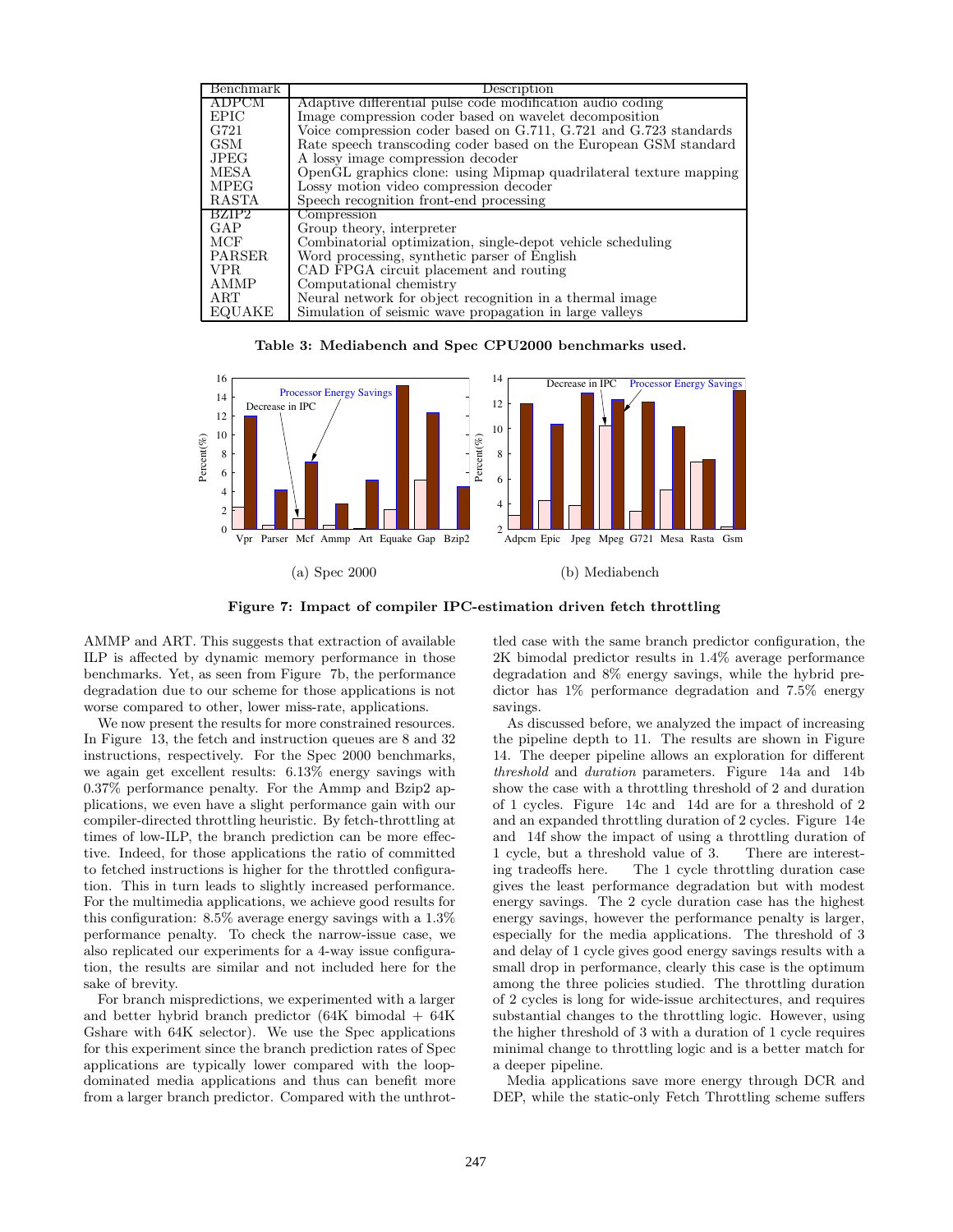

25 Fetch 20 Issue 15 Percent(%) Percent(%) 10 5 0 Adpcm Epic Jpeg Mpeg G721 Mesa Rasta Gsm

(a) Mediabench: Decrease in queues being full



(c) Spec 2000: Decrease in queues being full





(d) Spec 2000: Decrease in average queue size

**Figure 8: Percentage Decrease in Fetch and Issue queue sizes.**



**Figure 9: Percentage Energy Reduction in Processor Blocks**

less performance penalty. For those applications, therefore, a combined microarchitectural-compiler heuristic offers to be a promising approach. We developed such a heuristic that throttles fetch when the statically-estimated IPC is low, however, additional fetch throttling is applied if the statically-estimated IPC is high but DCR detects high decode-to-commit rate. As seen in Figure 15, this scheme achieves higherer energy savings than static-only fetch throttling scheme with less performance degradation than DCR.

#### **5.4 Voltage Scaling Results**

In all the voltage scaling schemes evaluated in this paper, we save energy by constantly adjusting the processor core voltage in response to changes in IPC, while still maintaining target performance. We can save energy when the voltage is reduced since any decrease in voltage gives quadratic savings in energy. As mentioned earlier in Section 4.2, to meet target performance, at each (fixed or compiler determined) window boundary we adjust the frequency and voltage of the processor such that the estimated MIPS of the subsequent window is made equal or slightly larger than the target MIPS.

We first evaluate the contraints that a performance goal places on the energy savings possible with any adaptive voltage scaling scheme. Assuming that we have perfect knowledge of the runtime IPC at the commit stage (i.e., the true runtime IPC at every cycle is known beforehand), we evaluate if we can obtain any energy savings with adaptive voltage scaling when the performance goal is close to the maximum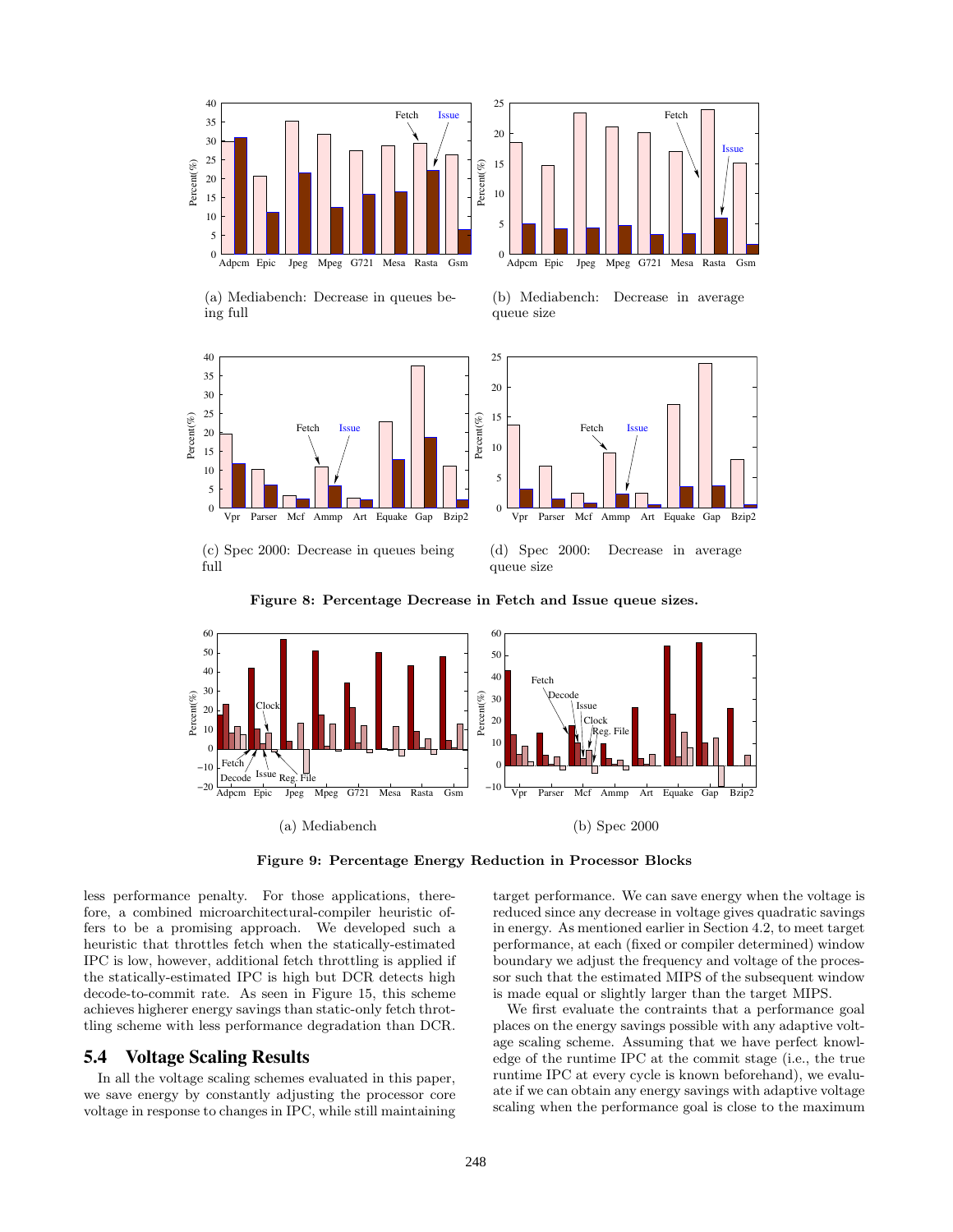

**Figure 10: Performance of Static Fetch-Throttling versus DCR and DEP.**



**Figure 11: Energy Efficiency of Static Fetch-Throttling (Cool-Fetch) versus DCR and DEP.**



**Figure 12: Energy-Delay Efficiency of Cool-Fetch versus DCR and DEP.**

performance available (i.e., performance extracted by the processor when operating at fixed highest voltage). This is shown in Figure 16, where we compare the energy and delay of a fixed-voltage scheme at 1.2V, 600MHz with a voltage scaling scheme based on true runtime IPC, and a hybrid, compiler-enabled scheme that uses static IPC obtained at the basic-block granularity. The goal performance is close to the performance at the fixed voltage (i.e. 1.2V, 600MHz). For this experiment we assume ideal clock gating with no voltage scaling cost.

We can conclude from Figure 16, that if the performance goal is close to the performance when the maximum performance available, even a voltage scaling scheme with perfect knowledge of the runtime IPC at the commit stage does not

save energy. This can be attributed to two factors: first, if the goal performance is close to maximum available performance, the processor is running at the highest possible voltage for the bulk of the execution time and hence getting energy savings is more difficult, and secondly, the different pipeline stages have resource utilization that is different from the runtime IPC measured at the commit stage which can result in inaccurate predictions that offset the benefits that are obtained by lowering the voltage at high IPC levels. This shows that we cannot expect to get significant energy savings if there is no (or little) slack. Slack is defined as the difference between the desired execution time and the execution time at baseline, fixed, highest voltage and clock rate.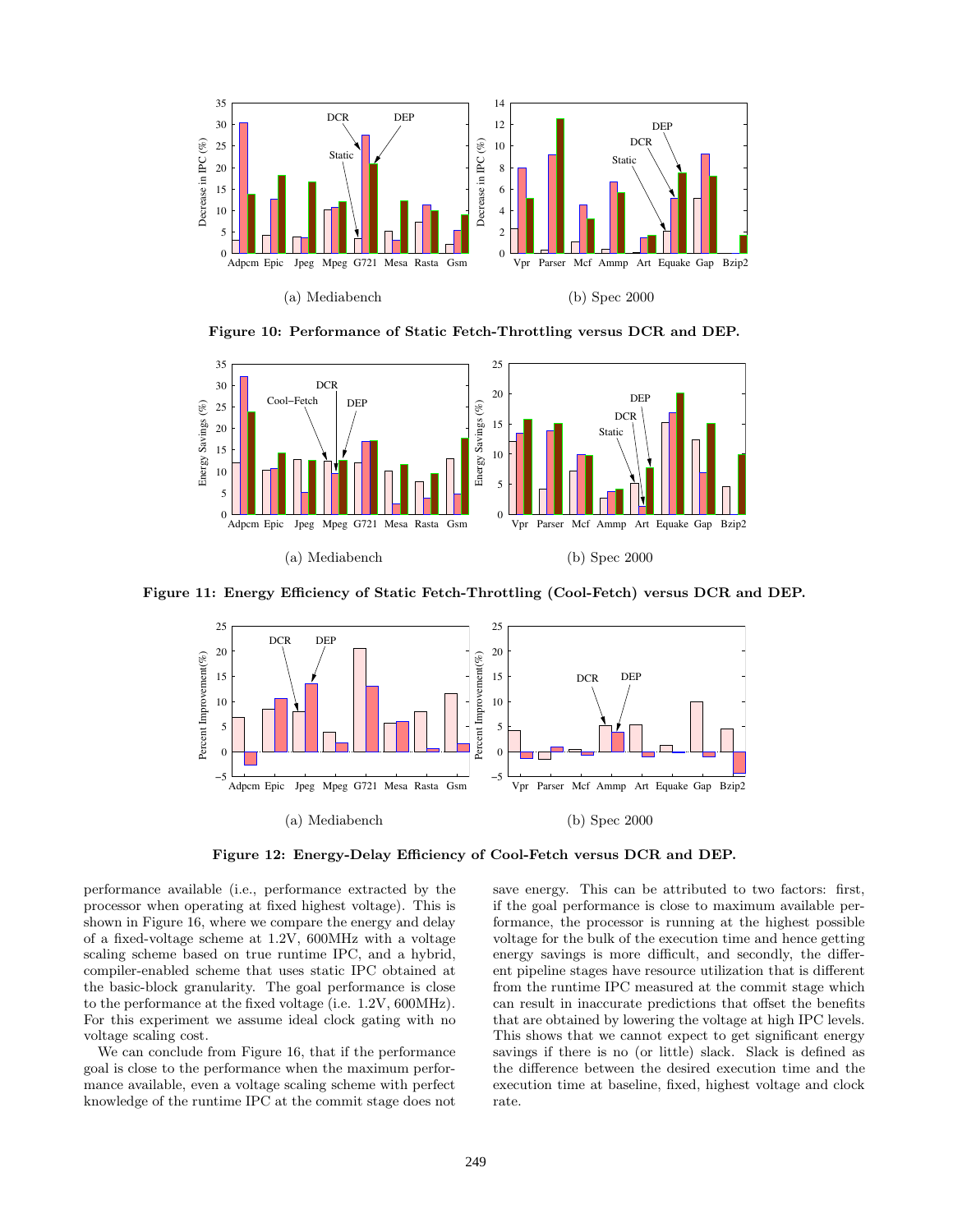| Benchmark   Rate    Benchmark   Rate    Benchmark   Rate    Benchmark   Rate |                            |                                 |  |                |        |
|------------------------------------------------------------------------------|----------------------------|---------------------------------|--|----------------|--------|
| I VPR                                                                        | $1.1$   PARSER   1.5   MCF |                                 |  | 29.2 I AMMP    | 14.3 I |
| $\Box$ ART                                                                   | 16.8    EQUAKE             | $\parallel$ 1.1 $\parallel$ GAP |  | $0.3$    BZIP2 | 2.0 H  |

12 14 Decrease in IPC Processor Energy Savings Processor Energy Saving 12 10 Decrease in IPC 10 8 Percent $(\%)$ Percent $(\%)$ Percent(%) Percent(%) 8 6 6 4 2 4  $\overline{2}$  $\overline{0}$  $\theta$ −2 Vpr Parser Mcf Ammp Art Equake Gap Bzip2 Adpcm Epic Jpeg Mpeg G721 Mesa Rasta Gsm (a) Mediabench (b) Spec 2000

**Table 4: Miss rates for the baseline L1 data-cache (128K, 4 way)**

**Figure 13: Compiler IPC-estimation driven fetch throttling for smaller fetch and instruction queues**





(a) Mediabench with throttle threshold of 2 and duration of 1 cycle



(b) Spec 2000 with throttle threshold of 2 and duration of 1 cycle

(c) Mediabench with throttle duration of 2 cycles



(d) Spec 2000 with throttle duration of 2 cycles

(e) Mediabench with throttle threshold of 3 and duration of 1 cycle

(f) Spec 2000 with throttle threshold of 3 and duration of 1 cycle



Next we compare the proposed compiler-enabled, called hybrid, scheme with the hardware-only runtime IPC based voltage scaling scheme, in the presence of slack (i.e., when the performance goal is not close to the maximum performance). We are particularly interested to see if the static IPC is useful in predicting ILP burstiness. We show experiments for a slack of 20%; we have found the results for larger slacks (not included) to be consistent with our findings at 20% slack. We have found that slacks smaller than 10% are hard to capitalize on due to the reasons explained above.

As mentioned earlier in Section 4.2, the hybrid scheme uses compile-time generated voltage scaling flags (based on statically-predicted IPC) to decide the voltage scaling points. In addition, it uses the runtime IPC of the past window, to decide the processor core voltage. Voltage is changed based on static IPC when two consecutive compiler-inserted flags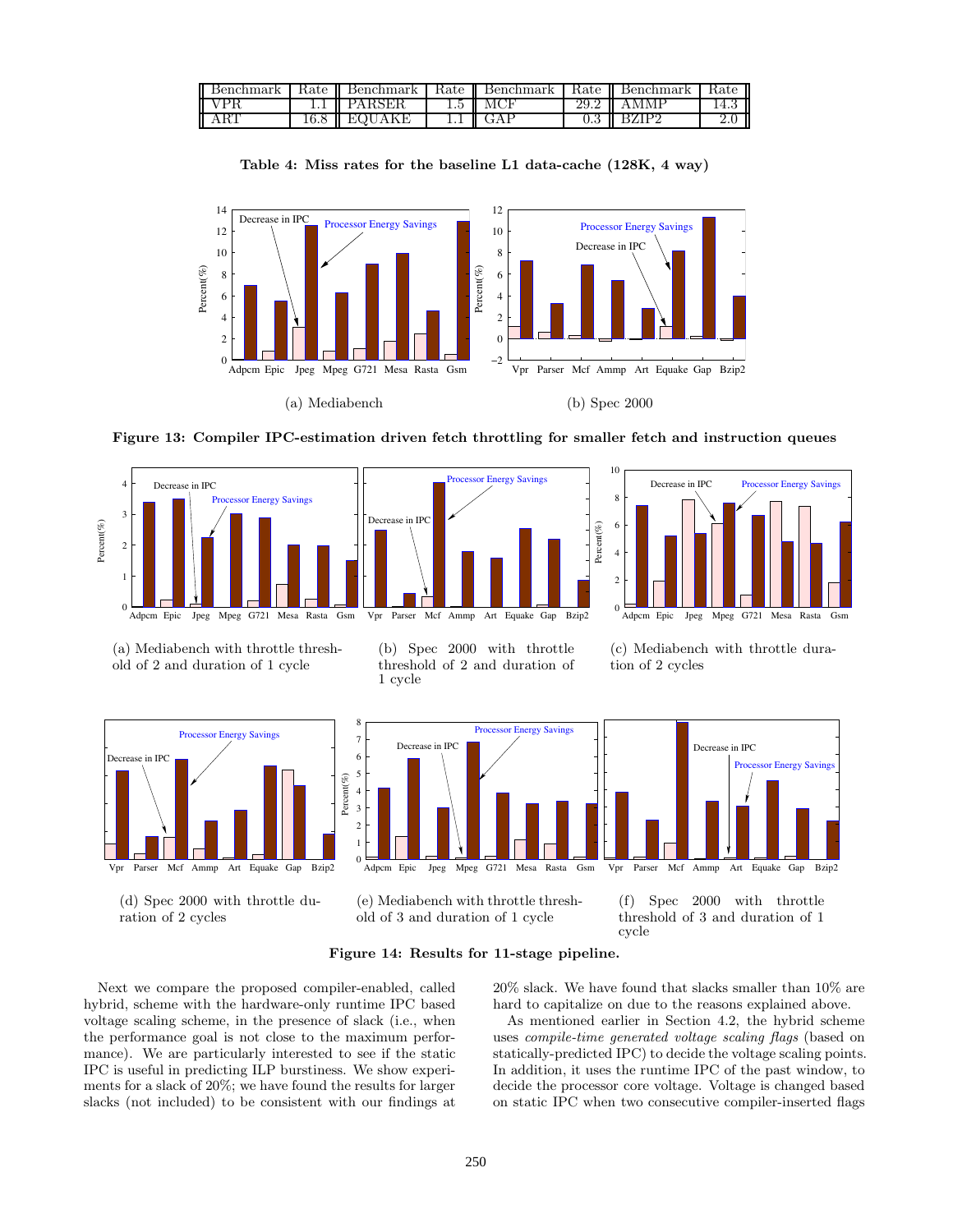

**Figure 15: Comparison between static-DCR and other schemes**



(a) Energy Savings (normalized with energy consumption while running at 1.2V, 600MHz)



(b) Performance Impact (normalized with performance while running at 1.2V, 600MHz)

#### **Figure 16: Comparison of Fixed Voltage Scheme with Ideal (at Commit Stage) Voltage Scaling and the Hybrid Scheme**

indicate an ILP burst. Otherwise, the application is run based on the runtime IPC predicted for the previous window.

Figure 17 compares the proposed hybrid scheme with a hardware-only scheme with sampling window of 100 cycles, and 10,000 cycles. Figure 17 (a) shows the energy reduction. Figure 17 (b) shows the percentage increase (or decrease) in performance relative to the target performance (corresponds to 0 in the figure).

As seen, energy consumption is reduced significantly: by

as much as 15% to 50%. When the application's performance fails to meet the target but degrades performance compared to the target performance, it is possible that more energy reduction is achieved, e.g., in d-jpeg. In many soft real-time applications, the quality of perceived performance rolls off slowly as the actual performance degrades.

We can note that the runtime IPC based schemes degrade performance significantly in two applications: d-jpeg and rasta. Rasta's performance is off only at a 100 cycle granularity. D-jpeg is off by more than 50% at both 100 and 10,000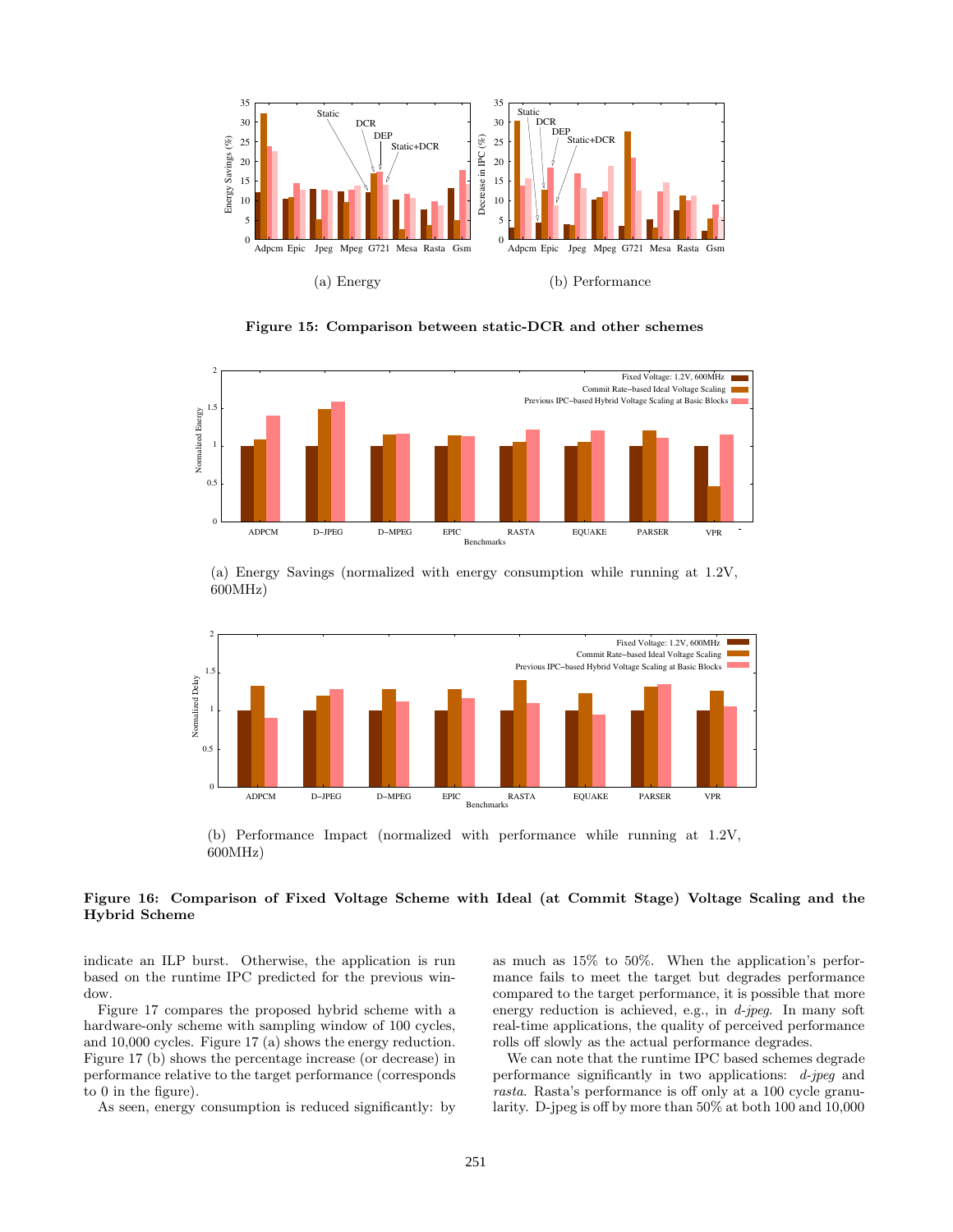cycle granularities. The explanation is that this application has ILP burstiness at both window sizes, that a runtime IPC based scheme cannot predict accurately. The actual IPC variation, shown at two granularities in Figure 18, confirms this. We can, for example, note from subfigure (a) that at a window size of 10,000 we would have a good chance to have very different ILP in consecutive windows (that would make our runtime IPC based scheme frequently misspredict the actual ILP).

We can also observe that even the hybrid compiler-enabled scheme degrades performance for one application, parser, by 20%. By contrast to the runtime scheme, this is not a fundamental limitation however. We have found that the reason the hybrid compiler-enabled scheme does not meet performance in parser is that there are too few voltage scaling flags introduced by the compiler (voltage scaling is introduced primarily at loop boundaries in this example). The hybrid approach could be easily adjusted to fix this problem: for example, by simply implementing loop-splitting or loop-peeling in the compiler to add more voltage scaling decision points. Another solution would be to adjust voltage not only after compiler-inserted points but also at a runtime, fixed window size similarly to the runtime IPC based schemes. We are currently pursuing research in this direction.

Overall, our results confirm our belief that an adaptive voltage scaling scheme that relies solely on the previous window's runtime IPC to predict IPC cannot match the target performance in bursty applications. In addition, we have found that static IPC, in combination with runtime IPC, is useful to make correct voltage decisions even in bursty applications. Interestingly, we have found that static IPC based schemes degrade performance much less than runtime schemes in both voltage scaling and fetch throttling optimizations. An explanation for this finding is that the inaccuracy introduced by static IPC estimation due to dynamic effects is often much less significant than the IPC mispredictions in runtime schemes due to ILP burstiness.

## **6. PREVIOUS WORK**

Most existing ILP based approaches use hardware-based heuristics to predict ILP behavior based on past profiling information. This dynamic-only prediction is then used to drive a throttling, gating or resource-resizing mechanism to save energy. The work can be divided into two broad categories: front-end and back-end methods. Front-end techniques focus on the fetch and decode block, i.e., the earlier stages of the pipeline. The back-end methods, on the other hand, utilize the later stages, i.e., the issue stage. Other researchers have also looked at using the dynamic-only prediction to drive a voltage and frequency scaling mechanism to save energy.

An early example for front-end techniques is the pipeline gating work of Manne et al. [25]. The authors inhibit speculative execution when such execution is highly likely to fail. They analyze when a branch is likely to mispredict and exclude wrong-path instructions from being fetched into the pipeline. Their results show a 38% reduction in wrong-path executions with a 1% performance loss. A more recent work by Parikh et al. [28] also examines power issues related to branch prediction. A key observation of the paper is that chip-wide energy consumption could be reduced by improving branch prediction accuracy even if this leads to spending more power in the branch unit. An alternative front-end approach is fetch/decode throttling by Baniasadi et al. [7]. This fine-grained approach utilizes the information passing through each pipeline stage to estimate the ILP. Based on this information, the fetch/decode stage is stalled when insufficient parallelism exists. However, as also expressed by the authors, traffic per pipeline stage is used as an indirect, approximate, metric of power dissipation.

Back-end approaches concentrate on the issue logic. One popular technique is dynamically resizing the instruction queue size; most researchers take a coarse-grained approach. Folegnani and Gonzales [14] demonstrate that a critical power component in modern microprocessors is the part devoted to extracting parallelism from applications at run-time. Every 1000 cycles, they check if the instruction queue can be resized based on past ILP information in the form of IPC. Combined with other issue queue management methods, they report 14.9% energy savings with 1.7% performance degradation. However, they do not consider the additional power dissipation due to the added logic. Ponomarev et al. [29] also dynamically resize the instruction queue. They dynamically and independently adjust the size of the issue queue, the reorder buffer and the load/store queue. Up to 70% of the power associated with those structures are eliminated. Buyuktosunoglu et al. [10] applied a similar technique, but included the power impact of added logic as well. They report an identical result of up to 70% reduction. An alternative technique, as applied by Bahar and Manne [6] disables clusters of execution units as well as the issue queue when the IPC is predicted to be low. The prediction is done every 256 cycles, so the scheme is coarse-grained. Ghiasi et al. [15] use a coarse granularity scheme to change the issue mode of the processor according to its IPC needs. The overall target IPC is specified by the OS, and is determined by a separate profiling run of the application.

Aggressive supply voltage scaling and process optimization to reduce energy for active logic circuits are being examined in [24, 12]. A recent work by [13] monitors a program's ILP and adjusts processor voltage in response to the amount of observed ILP. They use a profile-driven approach to determine the ILP by setting up an interrupt handler that calculates the observed ILP every 2*µ*s. Another scheme proposed by Marculescu [26] proposes the use of multiple supply voltages at a microarchitectural level by exploiting the difference in latencies of different pipeline stages. The work in [18] proposes a trace-based compiler strategy that is used to scale the voltage in application phases with low CPU utilization. A profile-driven dynamic voltage scheme, shown in [5], uses compiler techniques to establish program checkpoints for voltage scaling at an intra-task level. [30] proposed a static voltage scheduling algorithm for hard realtime systems. This scheme exploited slack times within individual task boundaries to power-down the system during minimal resource utilization periods.

## **7. CONCLUSION**

Energy and power consumption reduction are critical design objectives in modern processors. This paper describes a suite of compiler-architecture techniques to obtain chipwide energy reduction in the processor, centered around the idea of leveraging IPC information for power-aware resource management. We use IPC information to adaptively adjust voltage and speed, and to throttle processor resources, in re-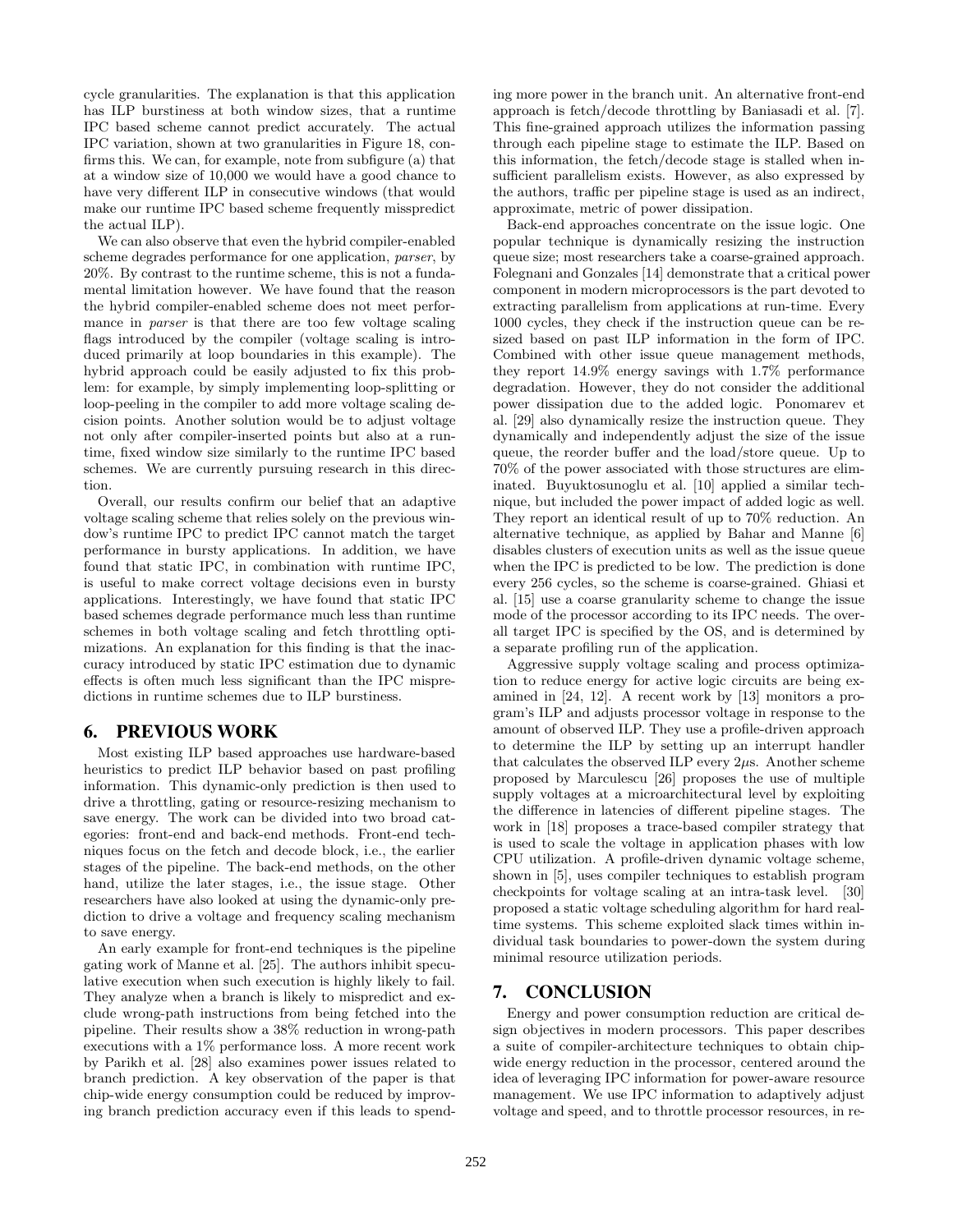

(a) Energy Savings (normalized with energy consumption while running at 1.75V, 1GHz)



(b) Increase/decrease in execution time (normalized with performance while running at 1.2V, 600MHz with a slack of 20%)

**Figure 17: Comparison of previous IPC-based Hybrid Scheme with previous IPC-based Hardware-only Schemes with different voltage scaling interval**



(a) IPC burstiness seen at 100 cycle window



**Figure 18: IPC burstiness observed in d-jpeg for various window sizes**

sponse to changes in ILP. Overall, static IPC based resource throttling alone can save up to 14% energy in the processor with less than 5% IPC degradation. We have found that static IPC, in combination with runtime IPC, is necessary to make correct voltage decisions in bursty applications. Interestingly, we have found that the static IPC based schemes degrade performance much less than the runtimeonly schemes, in both voltage scaling and fetch throttling optimizations. This is because the inaccuracy introduced by static IPC estimation in compiler-enabled schemes due to dynamic effects (such as cache misses) is often much less significant than IPC mispredictions caused by the program ILP burstiness in runtime schemes.

#### **8. REFERENCES**

- [1] The standard performance evaluation corporation. http://www.spec.org, Decmember 2000.
- [2] A. Aho, R. Rethi, and J. Ullman. Compilers: Principles, techniques, and tools. Addison-Wesley.
- [3] W. Amme, P. Braun, F. Thomasset, and E. Zehendner. Data dependence analysis of assembly code. In International Journal on Parallel Programming 28, 5, 2000.
- [4] C. J. Anderson and et al. Physical design of a fourth-generation power ghz microprocessor. In Proceedings of the 2001 IEEE International Solid-State Circuits Conference (ISSCC '01), February 2001.
- [5] A. Azevedo and et al. Profile-based dynamic voltage scheduling using program checkpoints. In Work in